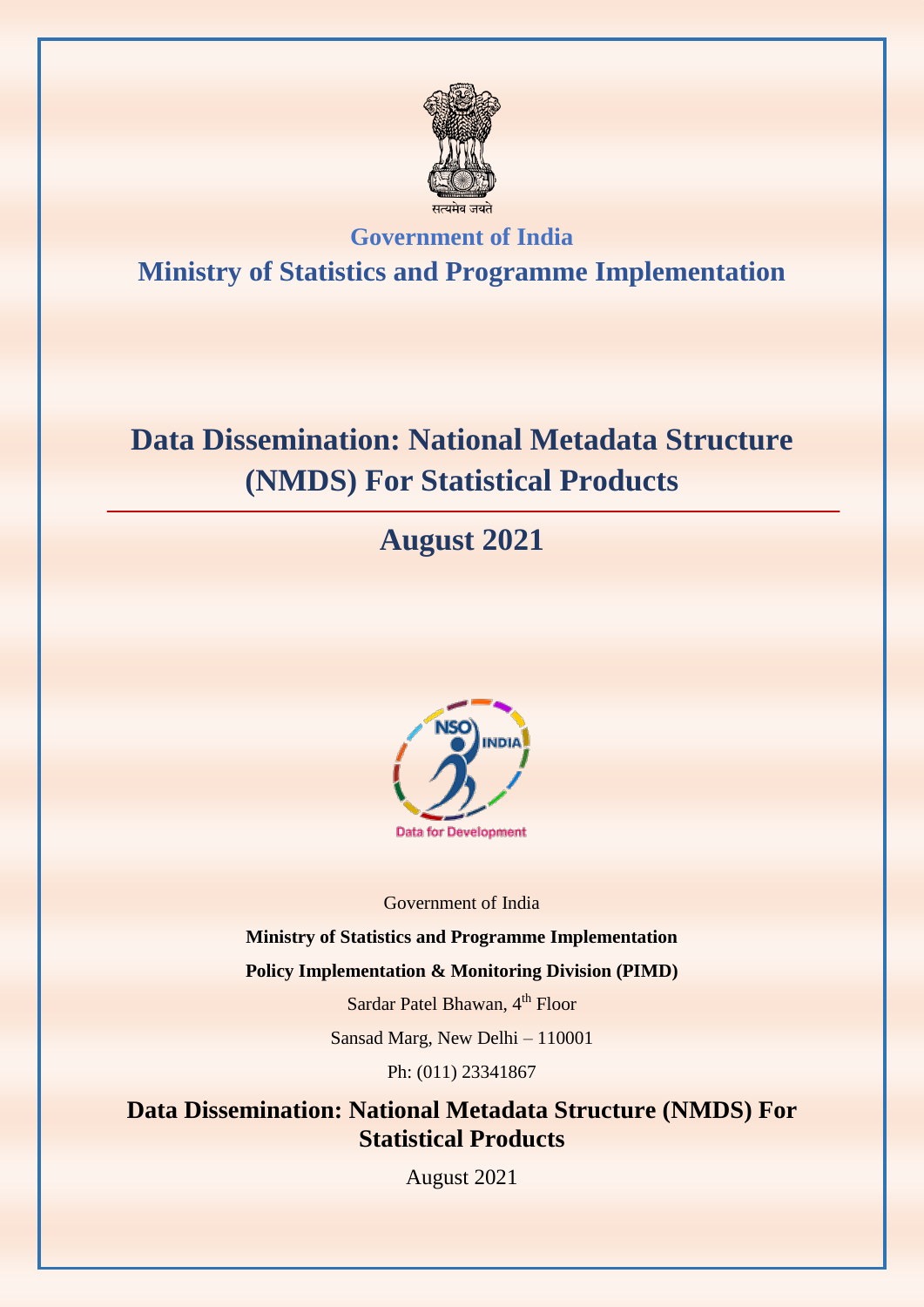#### **Introduction**

*National Statistical Office (NSO), Ministry of Statistics & Programme Implementation, presents and disseminates data and metadata through different products like Census data (Economic Census); Survey data such as NSS Surveys viz. Household Surveys, etc, Annual Survey of Industries (ASI), Consumer Price Indices (CPI), and macro-economic aggregates like National Income, Index of Industrial Production (IIP). In addition, statistical data is presented in analytical publications such as NSS Reports, Annual Survey of Industries Reports, National Indicator Framework (NIF) for monitoring SDGs, Energy Statistics, EnviStats India, Women & Men in India etc., which provide analysis of data, supported by the visual presentation of that data in the form of graphs and maps.*

The production of data and presentation of metadata structure requires an overview of the arrangements, technical infrastructure and skills required for a holistic and integrated approach to the presentation and dissemination of statistical data and metadata to different user groups. National Metadata Structure (NMDS) is to provide guidelines for the data producer to adhere to a basic minimum quality standard in order to establish and maintain the quality of data and enhance ease in sharing data. The specific objectives of this document are:

- to promote reporting for each type of statistical process and its outputs across different Ministries/Divisions/Departments of NSO, hence facilitating comparisons across processes and outputs;
- to ensure that producer reports contain all the information required to facilitate identification of quality issues and potential improvements in statistical processes and their outputs; and
- to ensure that user reports contain all the information required by users to assess whether statistical outputs are fit for the purposes they have in mind.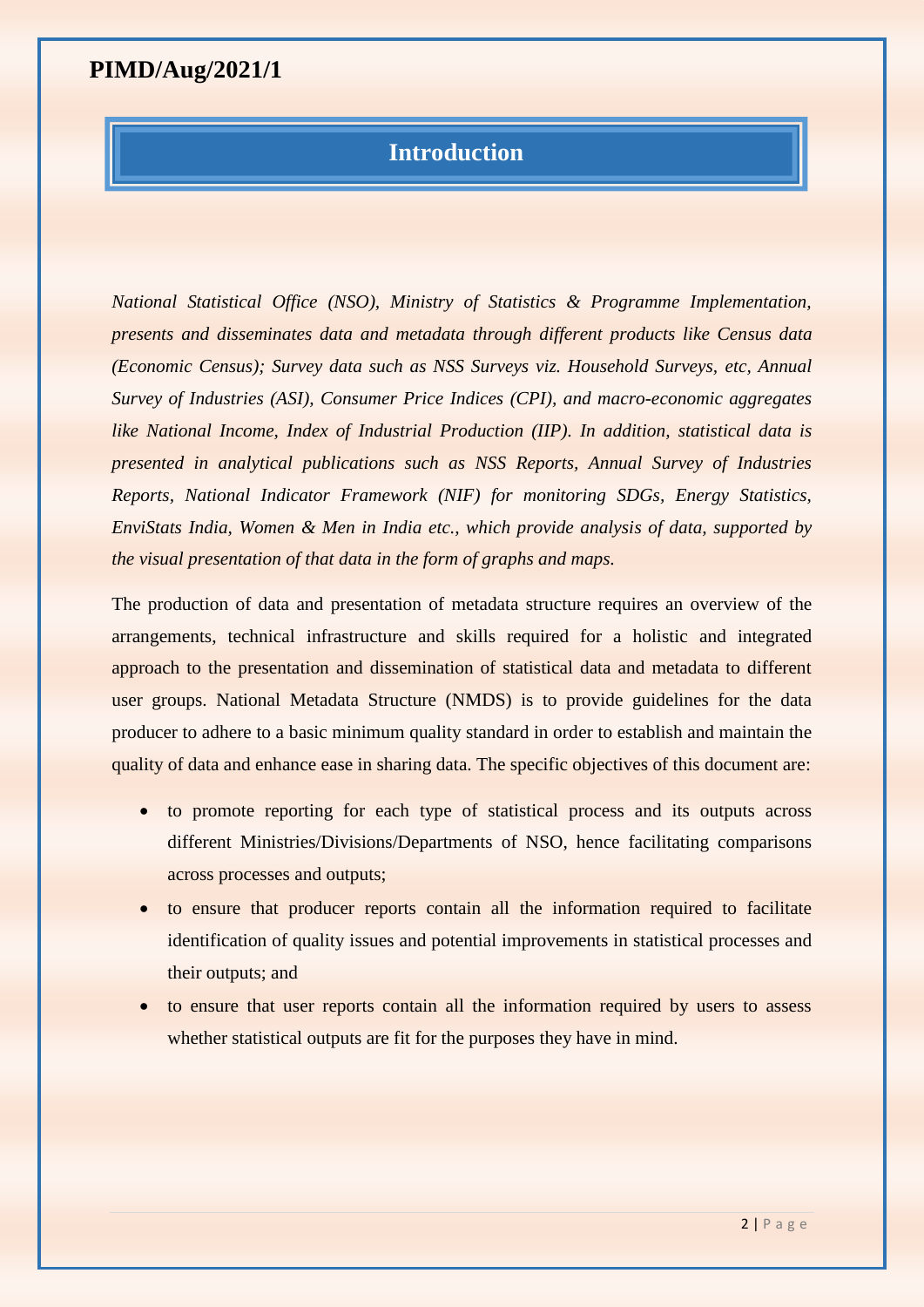#### **A.What is Metadata?**

A.1. Metadata should contain all the information users need to analyse a dataset and draw conclusions. It increases data accessibility by summarizing the most important information (i.e. methodology, sampling design, interview mode, etc.) required for analyzing a dataset which alleviates the need for users to search for supporting documents and reports. Furthermore, good metadata clearly articulates the potential uses for a dataset, preventing potential misuses. Metadata is also a tool for rendering complex microdata structures into something meaningful, navigable, and user-friendly. Finally, the adoption of well-known metadata schemas and vocabularies allows for semantic interoperability.



The Metadata process is fully integrated in the Generic Statistical Business Process Model<sup>1</sup> (GSBPM) which has metadata as one of the key elements in the version 5.1.

 $\overline{a}$ 

<sup>&</sup>lt;sup>1</sup> UNECE: United Nations Economic Commission for Europe, https://statswiki.unece.org/display/GSBPM/GSBPM+v5.1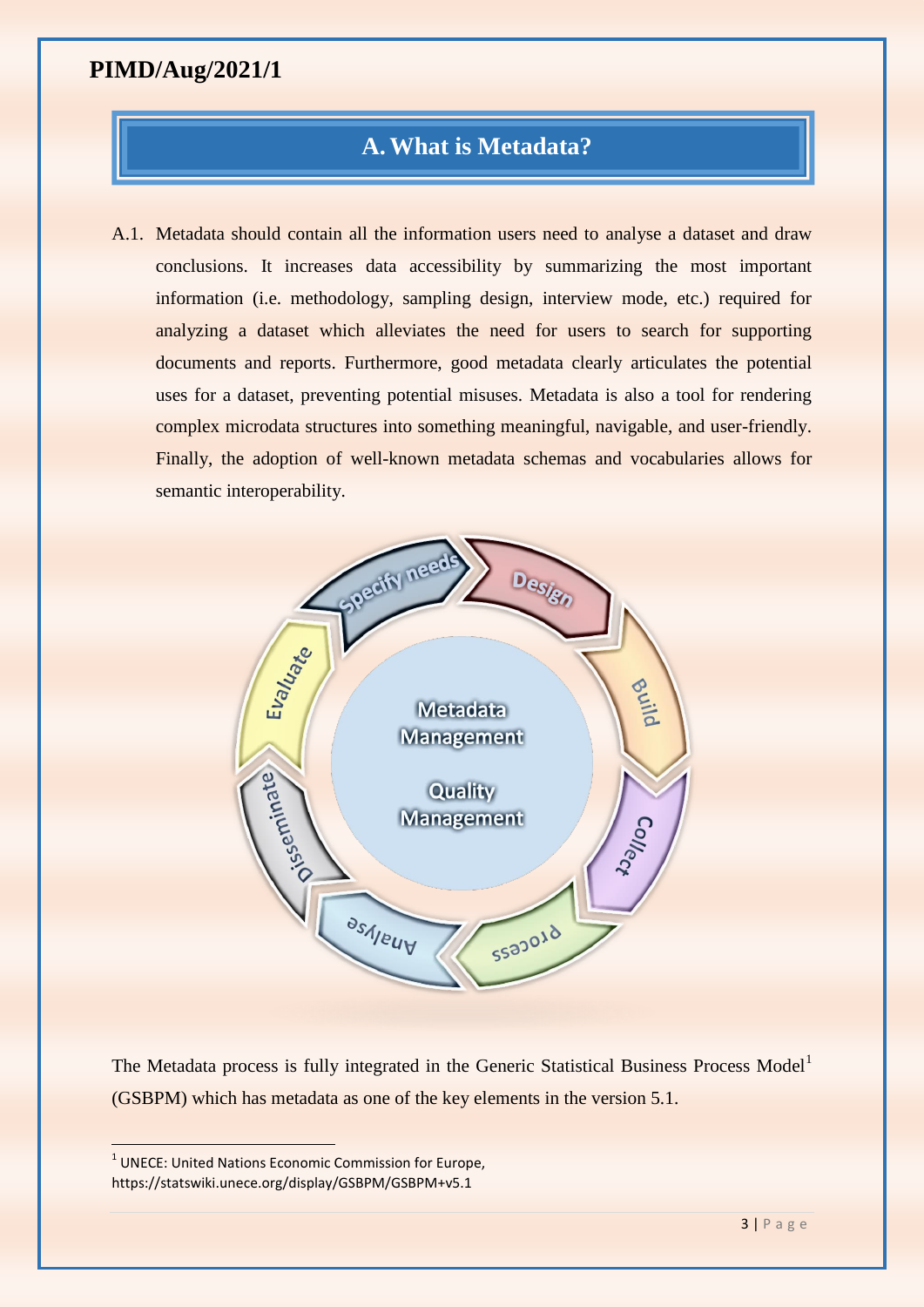#### **B. Why Metadata?**

- B.1. In most information technology usages, the prefix of meta conveys "an underlying definition or description." So it is that, at its most basic, metadata is data about data. More precisely, however, metadata describes data containing specific information like type, length, textual description and other characteristics. Metadata makes it much easier to find relevant data and to use a dataset, users need to understand how the data is structured, definitions of terms used, how it was collected, and how it should be read.
- B.2. Metadata is an important way to protect resources and their future accessibility. For archiving and preservation purposes, it takes metadata elements that track the object's lineage, and describe its physical characteristics and behaviour so it can be replicated on technologies in the future.



B.3. In today's modern data driven world and in the era of digital transactions, huge amount of data is generated on real time basis, and lately, a large number of organisations/agencies have started producing data, the quantum of which is huge, and thus arises a need of standard regulatory framework to be laid down to assure the quality of data produced by different producers. It will also serve the purpose of ensuring data comparability across time horizons so as to enable better understanding of different social and economic movements.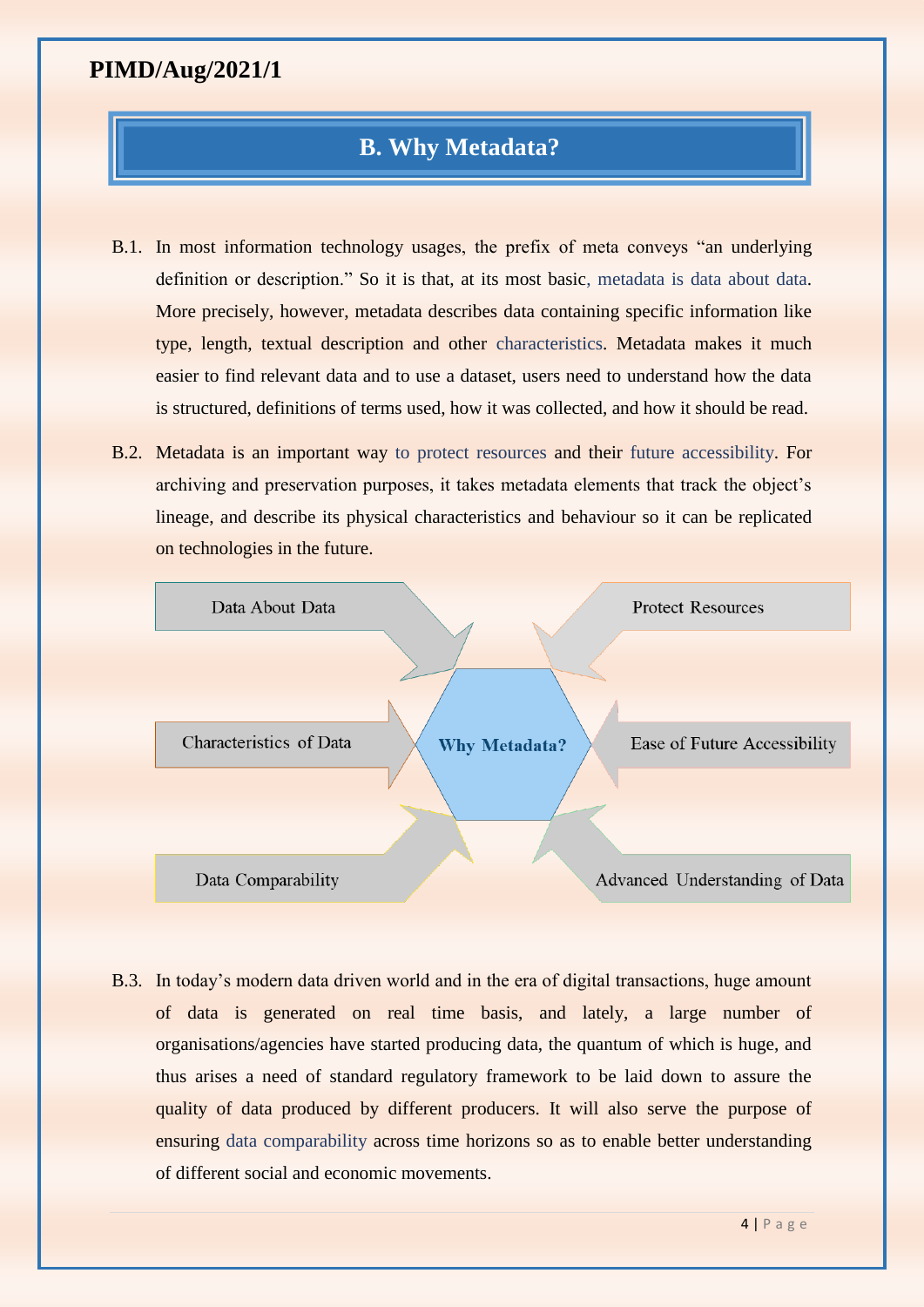B.4. Although metadata may not seem exciting or impressive, the true importance of metadata can never be underrated and hence, is important to take a concerted effort to build sound metadata structure to draw maximum gains from varied data sets.

### **C. Role of MoSPI in Building Metadata Structure**

- C.1. MoSPI being a nodal agency for planned development of the statistical system in the country is also responsible for maintaining the highest standards of data quality which adhere to basic guidelines of International Agencies so as to ensure India's statistical system is one of the frontrunners in quality data producer. MoSPI aims at raising the National Statistical System (NSS) to the epitome of being one of the best professionally equipped government data producing agencies by building the best of IT infrastructure among others in the system, and Metadata is one of the building blocks to achieve the objective.
- C.2. The document presents the NMDS in two formats- the first one is the indexed version as NMDS concepts (Section F), and the second one presents details of concepts through definition and guidelines (Section G).

### **D. Metadata Management**

- D.1 It is advisable to put in place a metadata policy by the official statistical producing agencies, ab initio. The policy is a set of broad, high level principles that form the guiding framework within which metadata management can operate.
- D.2 Once the metadata policy is put in place, for an organisation, metadata should be compiled and maintained actively. Otherwise, the currency, and thus use of Metadata will degrade with time. To realise the full capabilities of Metadata, it is necessary that the Metadata are maintained over a long period of time. Even with investment in technically sophisticated search tools, such systems may find little stakeholders acceptance, if the data are incomplete or is not updated regularly.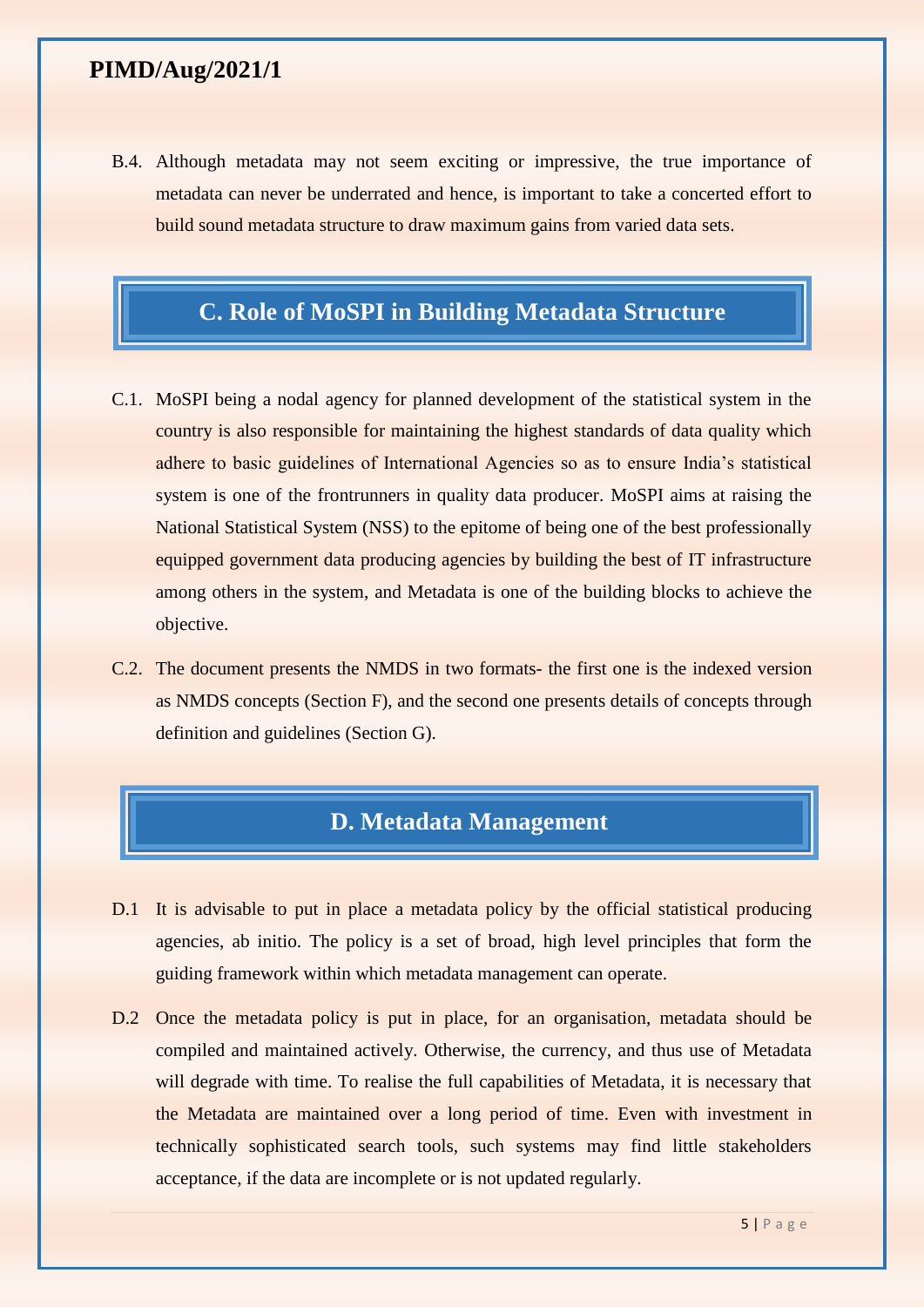While preparing the NMDS, the following core principles should be borne in mind:

- i. Metadata Handling:
	- a. Statistical Business Process Model
	- b. Active, not Passive
	- c. Reuse for Efficiency
	- d. Version Preservations

#### ii. Metadata Authority

- e. Registration
- f. Single Source
- g. One Entry/Update
- h. Standards Variations

#### iii. Relationship to Statistical Business Processes

- i. Integrity
- j. Matching Metadata
- k. Describe Flow
- l. Capture at Source
- m. Exchange and Use

#### iv. Users

- n. Identify Users
- o. Variant Formats
- p. Availability

### **E. Retention, Preservation, and Destruction**

National Statistics constitute valuable and irreplaceable assets whose value can increase through widespread and long-term use. National Statistics should thus be backed by the Data Management Policy eliciting the arrangements it has in place for the retention, long term preservation, and destruction of its resources including Metadata.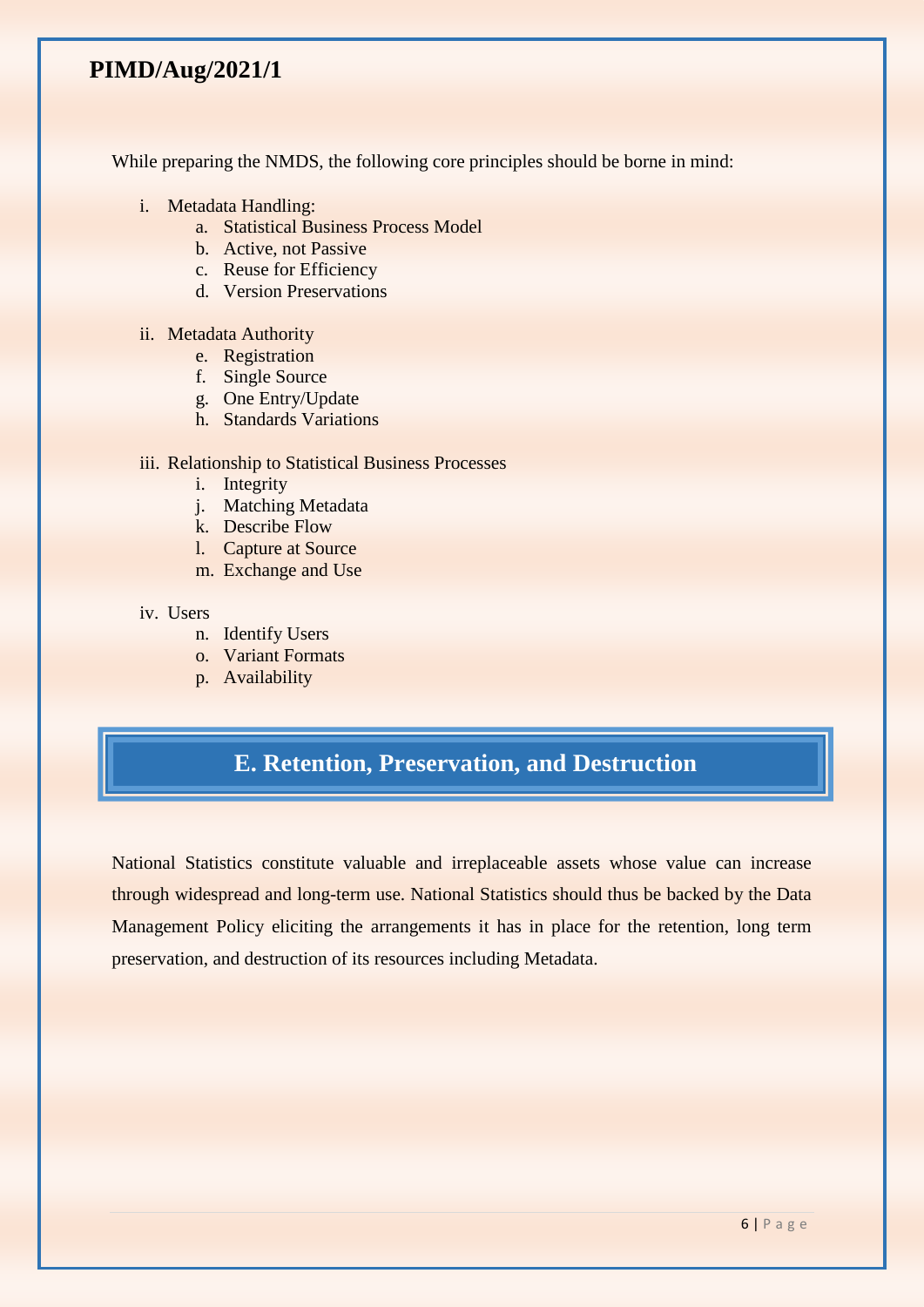## **F. National Metadata Structure (NMDS) Concepts - Index**

| <b>Item</b><br>N <sub>o</sub> | <b>Concept name</b>                                                 |  |  |
|-------------------------------|---------------------------------------------------------------------|--|--|
| 1                             | <b>Contact</b>                                                      |  |  |
| 1.1                           | <b>Contact Organisation</b>                                         |  |  |
| 1.2                           | <b>Compiling Agency</b>                                             |  |  |
| 1.3                           | <b>Contact Details</b>                                              |  |  |
| $\overline{2}$                | <b>Statistical Presentation</b><br><u>and</u><br><b>Description</b> |  |  |
| 2.1                           | Data description                                                    |  |  |
| 2.2                           | <b>Classification system</b>                                        |  |  |
| 2.3                           | Sector coverage                                                     |  |  |
| 2.4                           | <b>Statistical concepts and definitions</b>                         |  |  |
| 2.5                           | <b>Statistical unit</b>                                             |  |  |
| 2.6                           | <b>Statistical population</b>                                       |  |  |
| 2.7                           | <b>Reference Period</b>                                             |  |  |
| 2.8                           | Data Confidentiality                                                |  |  |
| 3                             | <b>Institutional Mandate</b>                                        |  |  |
| 3.1                           | Legal acts and other agreements                                     |  |  |
| 3.2                           | Data sharing                                                        |  |  |
| 3.3                           | Release policy                                                      |  |  |
| 3.4                           | Release calendar                                                    |  |  |
| 3.5                           | Frequency of dissemination                                          |  |  |
| 3.6                           | Data access                                                         |  |  |
| $\overline{\mathbf{4}}$       | <b>Quality Management</b>                                           |  |  |
| 4.1                           | Documentation on methodology                                        |  |  |
| 4.2                           | <b>Quality documentation</b>                                        |  |  |
| 4.3                           | <b>Quality</b> assurance                                            |  |  |
| 4.4                           | <b>Quality</b> assessment                                           |  |  |
| 5                             | <b>Accuracy and Reliability</b>                                     |  |  |
| 5.1                           | Sampling error                                                      |  |  |
| 6                             | <b>Timeliness</b>                                                   |  |  |
| 6.1                           | <b>Timeliness</b>                                                   |  |  |
| $\overline{7}$                | <b>Coherence and Comparability</b>                                  |  |  |
| 7.1                           | $Comparability - over time$                                         |  |  |

| <b>T</b> tem<br>N <sub>0</sub> | <b>Concept name</b>           |
|--------------------------------|-------------------------------|
| 7.2                            | Coherence                     |
| 8                              | <b>Statistical Processing</b> |
| 8.1                            | Source data type              |
| 8.2                            | Frequency of data collection  |
| 8.3                            | Data collection method        |
| 8.4                            | Data validation               |
| 8.5                            | Data compilation              |
| 9                              | <b>Metadata Update</b>        |
| 9.1                            | Metadata last posted          |
| 9.2                            | Metadata last update          |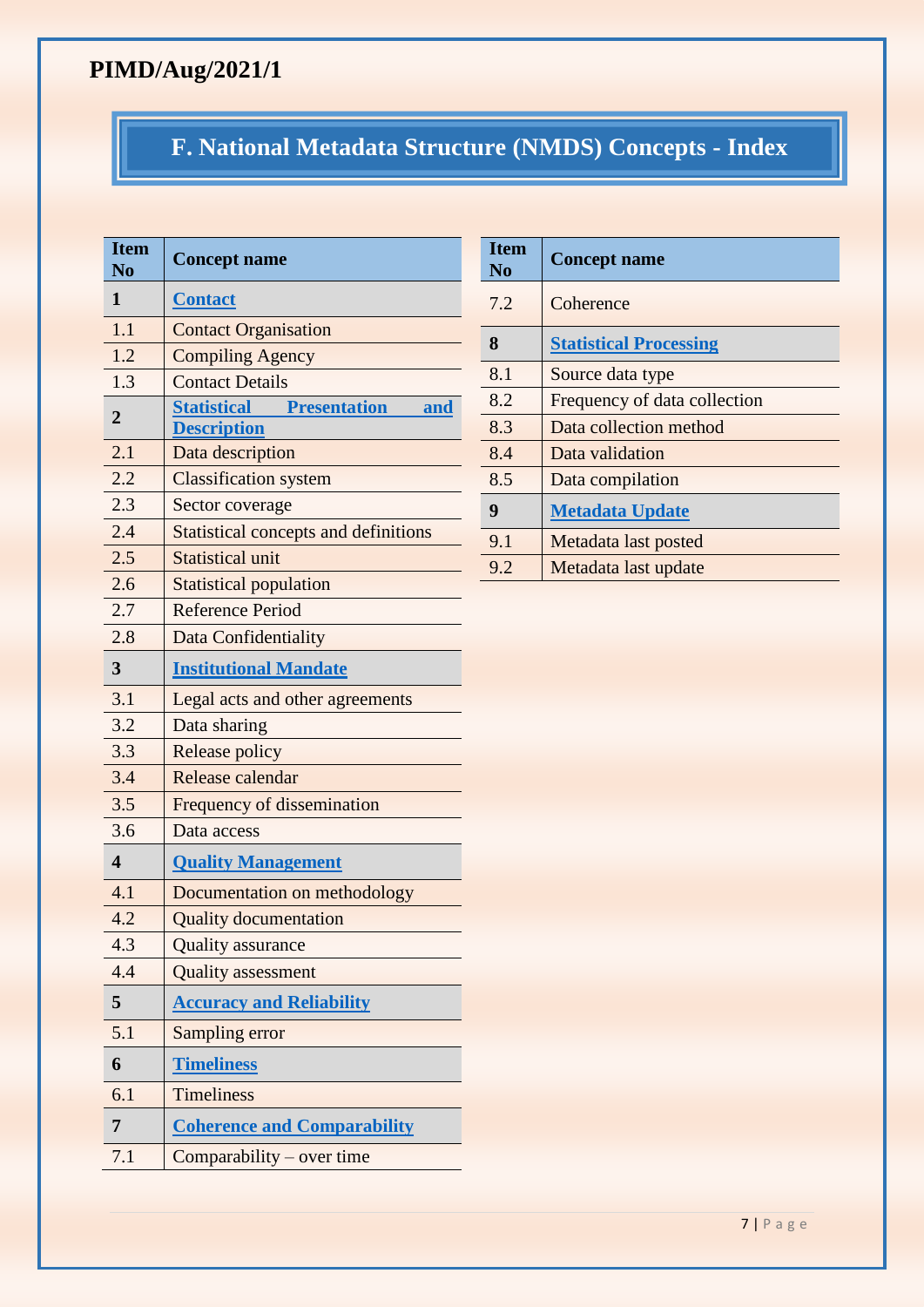## **G. Details of NMDS Concepts**

<span id="page-7-0"></span>

| <b>Item</b><br>N <sub>o</sub> | <b>Concept name</b>     | <b>Definition</b>                                                                  | <b>Guidelines</b>                                                                                                                                                                                                                                                                                                                                                                                                                                                                                                                                                                                                                                          |
|-------------------------------|-------------------------|------------------------------------------------------------------------------------|------------------------------------------------------------------------------------------------------------------------------------------------------------------------------------------------------------------------------------------------------------------------------------------------------------------------------------------------------------------------------------------------------------------------------------------------------------------------------------------------------------------------------------------------------------------------------------------------------------------------------------------------------------|
| $\mathbf 1$                   | <b>Contact</b>          | reach the contact points.                                                          | Individual or organisational contact points for the data or metadata, including information on how to                                                                                                                                                                                                                                                                                                                                                                                                                                                                                                                                                      |
| 1.1                           | Contact<br>Organisation | The name of the organisation of<br>the contact points for the data or<br>Metadata. | Provide the full name (not just acronym/code name) of the organisation<br>responsible for the processes and outputs (data and metadata) that are the<br>subject of the report                                                                                                                                                                                                                                                                                                                                                                                                                                                                              |
| 1.2                           | Compiling agency        | Organisation collecting and/or<br>elaborating<br>the<br>data<br>being<br>reported  | Provide the full name of the Department/Division under the organisation<br>responsible for the processes and outputs (data and metadata) that are the<br>subject of the report                                                                                                                                                                                                                                                                                                                                                                                                                                                                             |
| 1.3                           | <b>Contact Details</b>  | The details of the contact points<br>for the data or metadata.                     | Provide contact details of contact point(s) in following format:<br>a. Name of Organisation owning the processes and outputs<br>b. Author (if different from $(a)$ )<br>c. Disseminating Agency (if different from (a) and (b))<br>d. Name (first and last names)<br>e. Designation<br>f. Postal address<br>g. email address (preferably designation based)<br>h. Contact number<br><i>i</i> . Fax number<br>If more than one name is provided, the details of main contact should be<br>indicated. If the author of the report is different from the person(s)<br>responsible for process and its outputs, provide this name also with his/her<br>details |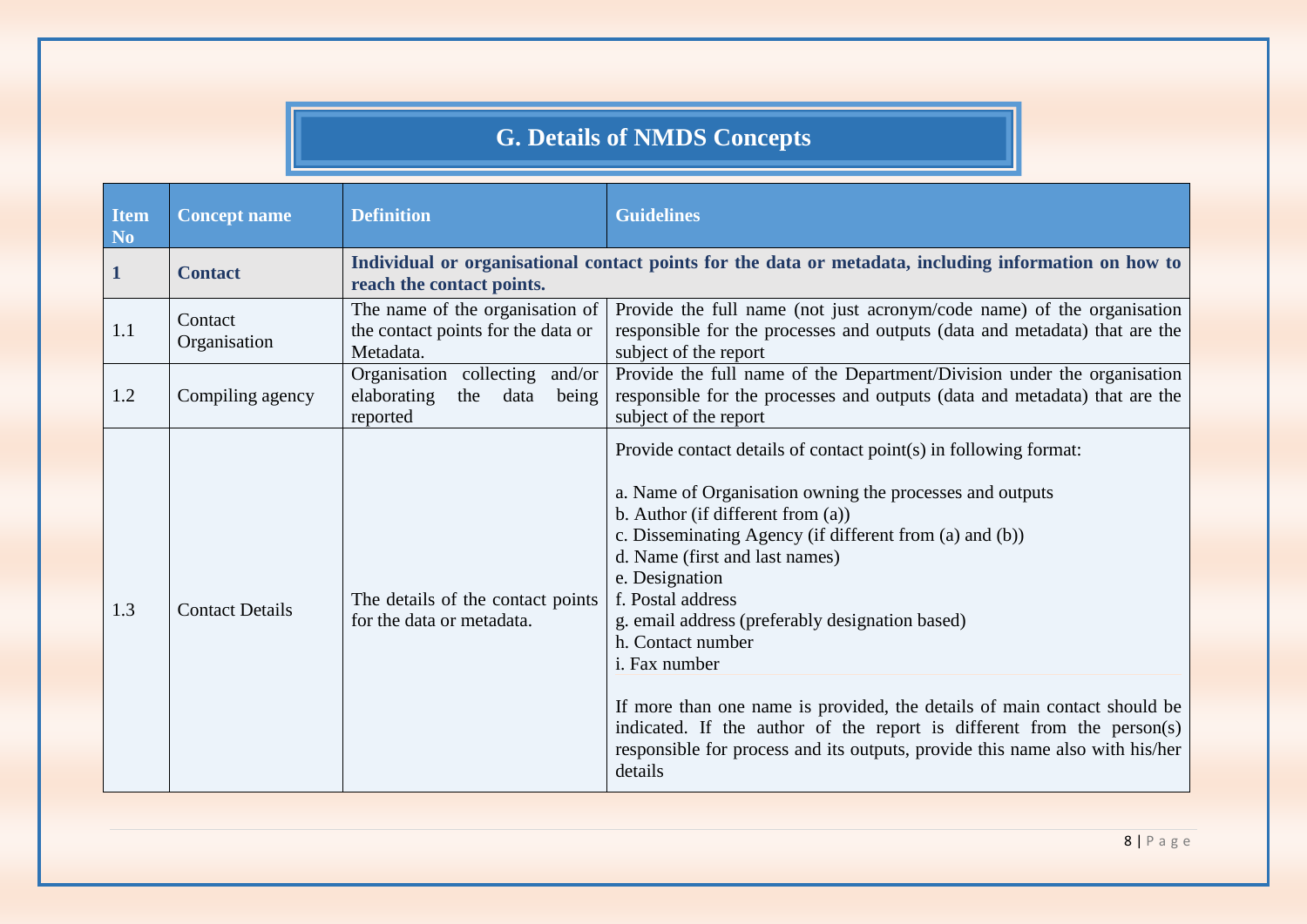<span id="page-8-0"></span>

| <b>Item</b><br>N <sub>o</sub> | <b>Concept name</b>                                                    | <b>Definition</b>                                                                                                               | <b>Guidelines</b>                                                                                                                                                                                                                                                                                                                                 |
|-------------------------------|------------------------------------------------------------------------|---------------------------------------------------------------------------------------------------------------------------------|---------------------------------------------------------------------------------------------------------------------------------------------------------------------------------------------------------------------------------------------------------------------------------------------------------------------------------------------------|
| $\overline{2}$                | <b>Statistical</b><br><b>Presentation</b><br>and<br><b>Description</b> | Description of the disseminated data which can be displayed to users as tables, graphs or maps                                  |                                                                                                                                                                                                                                                                                                                                                   |
| 2.1                           | Data description                                                       | Main characteristics of the data<br>set, referring to the data and<br>indicators disseminated.                                  | Describe briefly the main characteristics of the data in an easily and quickly<br>understandable manner, referring to the main variables disseminated.                                                                                                                                                                                            |
| 2.2                           | Classification<br>system                                               | Arrangement or division<br><sub>of</sub><br>objects into groups based on<br>characteristics which the objects<br>have in common | List all classifications and breakdowns that are used in the data (with their<br>detailed names) and provide links (if publicly available).<br>Type of dis-aggregation available in the data sets - for example rural-urban,<br>male-female, etc. and whether data is available at the sub-national level or<br>not, should be clearly specified. |
| 2.3                           | Sector coverage                                                        | Main economic or other sectors                                                                                                  | List the main economic or other sectors covered by the data and the size<br>classes used, for example, Health/Education/Manufacturing etc for sectors<br>and classes based on number of employees for size classes                                                                                                                                |
| 2.4                           | Statistical concepts<br>and definitions                                | <b>Statistical</b><br>characteristics<br>of<br>statistical observations, variables                                              | Define and describe briefly the main statistical variables that have been<br>observed or derived. Indicate their types.                                                                                                                                                                                                                           |
| 2.5                           | Statistical unit                                                       | Entity for which information is<br>sought and for which statistics<br>are ultimately compiled.                                  | Define the type of statistical unit about which data are collected, e.g.<br>enterprise, household, etc.                                                                                                                                                                                                                                           |
| 2.6                           | Statistical<br>population                                              | The total population of a defined<br>class of people, objects or events                                                         | Define the target population of statistical units for which information is<br>sought. For example, agricultural household, general household, industrial<br>unit, etc.                                                                                                                                                                            |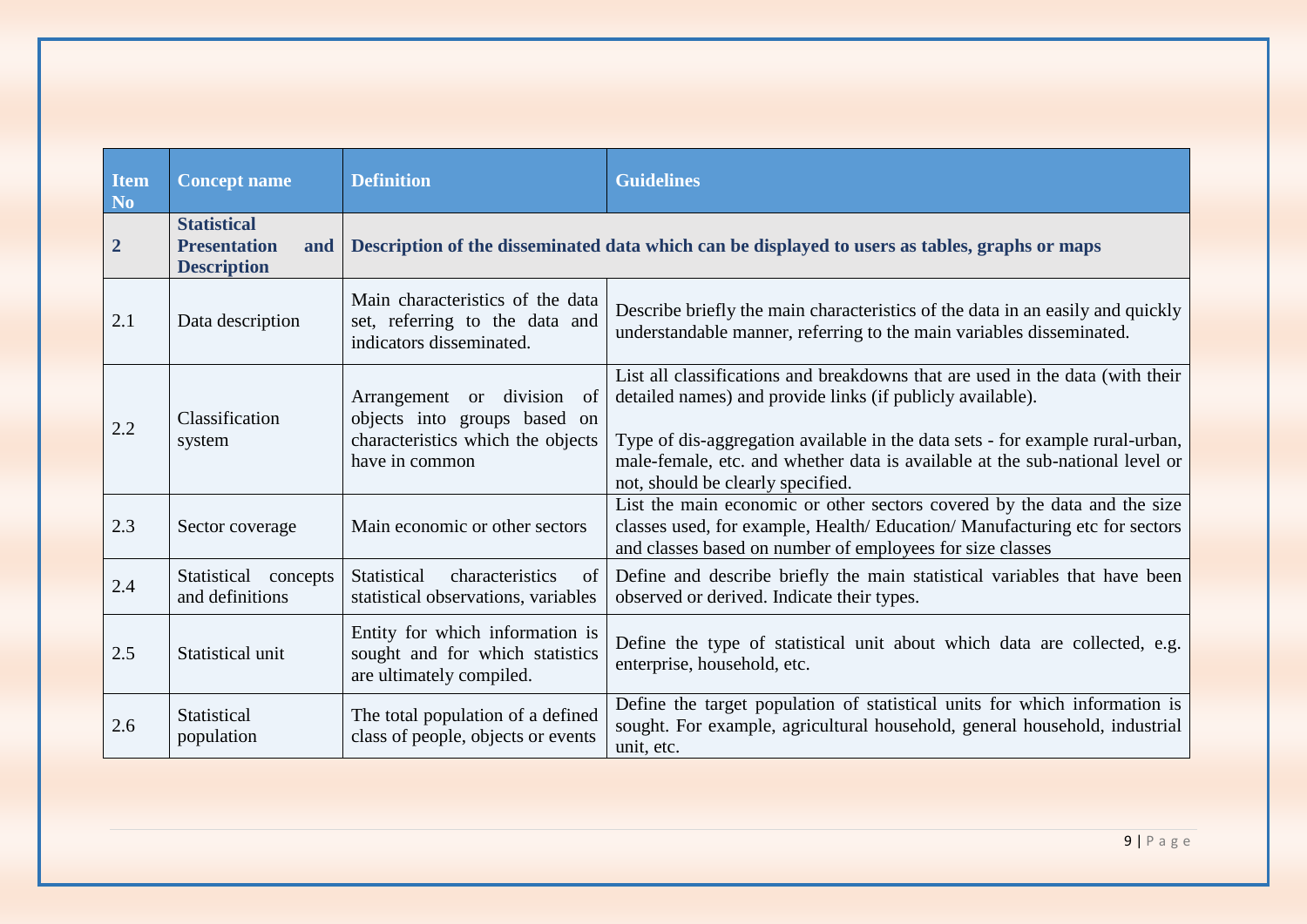| <b>Item</b><br>N <sub>0</sub> | <b>Concept name</b>                    | <b>Definition</b>                                                                                                                                                                                    | <b>Guidelines</b>                                                                                                                                                        |
|-------------------------------|----------------------------------------|------------------------------------------------------------------------------------------------------------------------------------------------------------------------------------------------------|--------------------------------------------------------------------------------------------------------------------------------------------------------------------------|
| 2.7                           | Reference Period                       | The length of time for which<br>data are available                                                                                                                                                   | State the time period(s) for which data is collected                                                                                                                     |
| 2.8                           | Data<br>Confidentiality <sup>2</sup>   | Rules applied for treating the<br>datasets to ensure statistical<br>confidentiality<br>and<br>prevent<br>unauthorised disclosure.                                                                    | Describe the procedures that are used in protecting confidentiality, viz.,<br>anonymisation, legal provision, if any.                                                    |
| 3                             | <b>Institutional</b><br><b>Mandate</b> | Law, set of rules or other formal set of instructions assigning responsibility as well as the authority to an<br>organisation for the collection, processing, and dissemination of statistics        |                                                                                                                                                                          |
| 3.1                           | Legal acts and other<br>agreements     | Legal acts or other formal or<br>informal agreements that assign<br>responsibility as well as the<br>authority to an agency for the<br>collection, processing,<br>and<br>dissemination of statistics | State the national legal acts and/or other reporting agreements                                                                                                          |
| 3.2                           | Data sharing                           | Arrangements or procedures for<br>data sharing and coordination<br>data<br>producing<br>between<br>agencies.                                                                                         | Describe the arrangements, procedures or agreements to facilitate data<br>sharing and exchange between data producing agencies within the national<br>statistical system |

 $\overline{a}$ 

<span id="page-9-0"></span> $^{2}$  All statistical information published by any agency shall be arranged in such a manner so as to prevent any particulars becoming identifiable by any person (other than the informant by whom those particulars were supplied) as the particulars relating to the informant who supplied it, even through the process of elimination (Source: Collection of Statistics Act, 2008).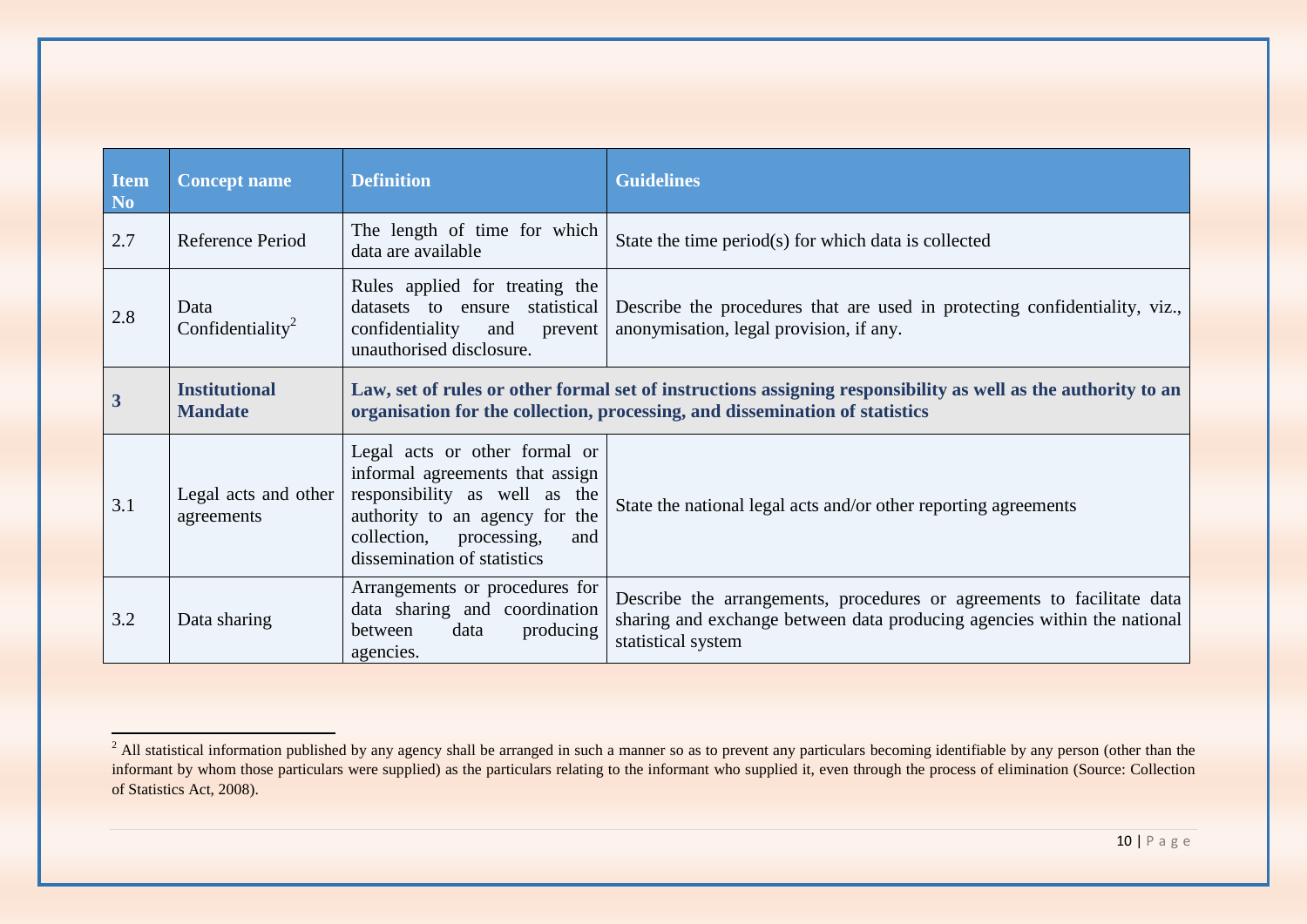| <b>Item</b><br>N <sub>0</sub> | <b>Concept name</b>                    | <b>Definition</b>                                                                          | <b>Guidelines</b>                                                                                                                                                                                                                                                                                                                                                                                                                                                                                                                                                                                                  |
|-------------------------------|----------------------------------------|--------------------------------------------------------------------------------------------|--------------------------------------------------------------------------------------------------------------------------------------------------------------------------------------------------------------------------------------------------------------------------------------------------------------------------------------------------------------------------------------------------------------------------------------------------------------------------------------------------------------------------------------------------------------------------------------------------------------------|
| 3.3                           | Release policy                         | Rules<br>disseminating<br>for<br>statistical data to all interested<br>parties             | State if the release of the products is governed by some policy etc.                                                                                                                                                                                                                                                                                                                                                                                                                                                                                                                                               |
| 3.4                           | Release calendar                       | schedule<br>statistical<br>of<br>The<br>release dates.                                     | State whether there is a release calendar for the statistical outputs from the<br>process being reported, and if so, whether this calendar is publicly<br>accessible and if yes, give a link or reference.                                                                                                                                                                                                                                                                                                                                                                                                         |
| 3.5                           | $\sigma$<br>Frequency<br>dissemination | The time interval at which the<br>statistics are disseminated over a<br>given time period. | State the frequency with which the data are disseminated, e.g. monthly,<br>quarterly, yearly.                                                                                                                                                                                                                                                                                                                                                                                                                                                                                                                      |
| 3.6                           | Data access                            | The conditions and modalities<br>by which users can access, use<br>and interpret data      | State the conditions and link on website from where the user can access the<br>data<br>For easy access of users, following details should also be mentioned about<br>the dataset:<br><b>Title:</b> Name by which the data is known<br>Dataset Edition: Edition of data (ex: first, second, final etc)<br>Dataset Reference data type: Type of data entered in the field (ex: .txt,<br>dbf, xls)<br><b>Presentation Format:</b> Presentation format of the data (ex: document, map,<br>table, etc.)<br><b>Dataset Language:</b> language of any text in the data<br><b>Status/Version:</b> How updated is the data? |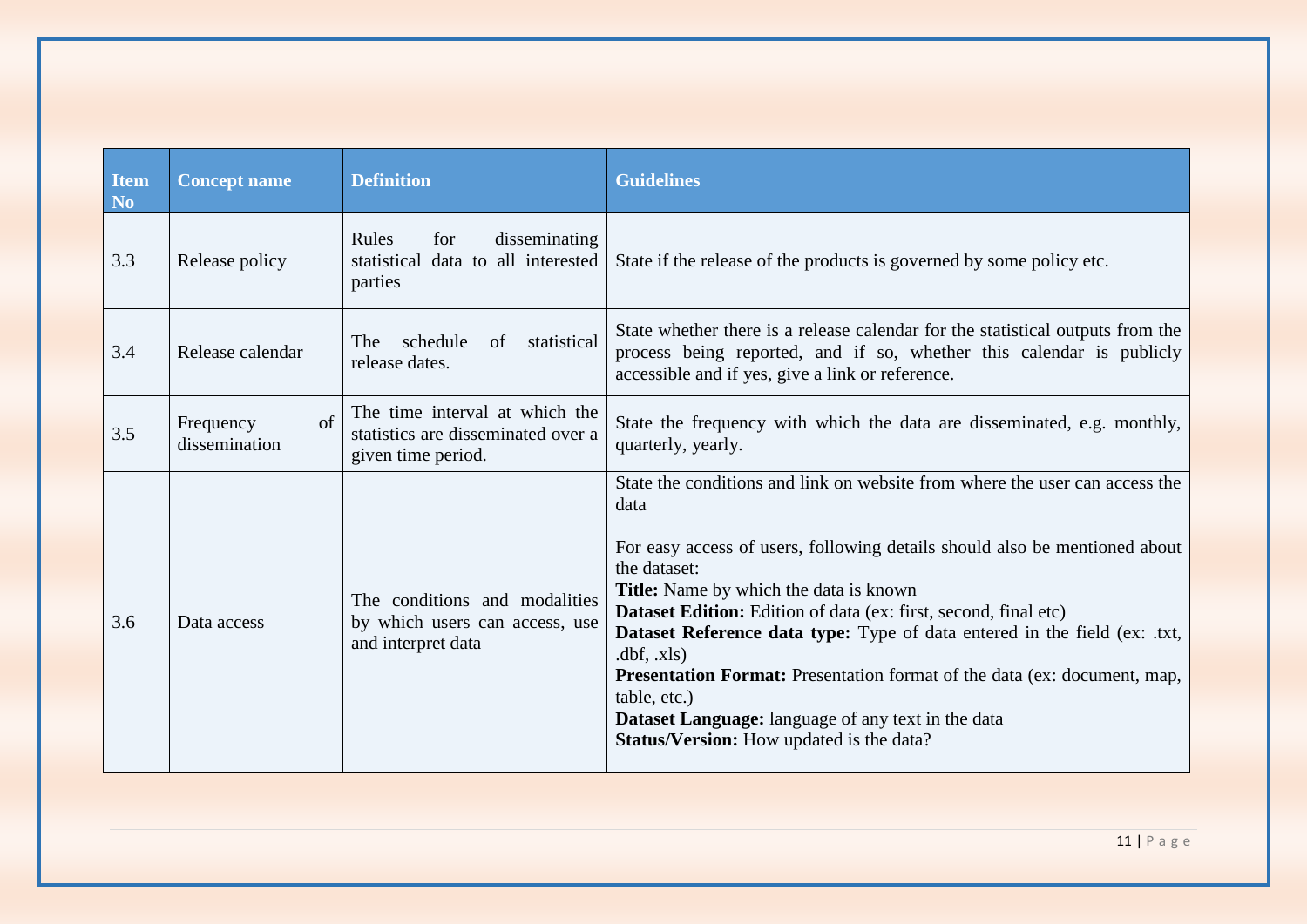<span id="page-11-0"></span>

| Item<br>N <sub>o</sub>  | <b>Concept name</b>                      | <b>Definition</b>                                                                                                                                                                                    | <b>Guidelines</b>                                                                                                                                                                                                                                                                                                                                                                                                                                                                                                                                                                                                            |
|-------------------------|------------------------------------------|------------------------------------------------------------------------------------------------------------------------------------------------------------------------------------------------------|------------------------------------------------------------------------------------------------------------------------------------------------------------------------------------------------------------------------------------------------------------------------------------------------------------------------------------------------------------------------------------------------------------------------------------------------------------------------------------------------------------------------------------------------------------------------------------------------------------------------------|
| $\overline{\mathbf{4}}$ | <b>Quality</b><br><b>Management</b>      | and processes.                                                                                                                                                                                       | Systems and frameworks in place within an organisation to manage the quality of statistical products                                                                                                                                                                                                                                                                                                                                                                                                                                                                                                                         |
| 4.1                     | Documentation<br>$\alpha$<br>methodology | Descriptive text and references<br>to methodological documents<br>available.                                                                                                                         | List reference metadata files, methodological papers, summary documents<br>and handbooks relevant to the statistical process.                                                                                                                                                                                                                                                                                                                                                                                                                                                                                                |
| 4.2                     | Quality<br>documentation                 | Documentation on procedures<br>applied for quality management<br>and quality assessment.                                                                                                             | List relevant quality related documents, for example, other quality reports,<br>studies.                                                                                                                                                                                                                                                                                                                                                                                                                                                                                                                                     |
| 4.3                     | Quality assurance                        | All<br>systematic<br>activities<br>implemented<br>that<br>be<br>can<br>demonstrated<br>provide<br>to<br>confidence that the processes<br>will fulfil the requirements for<br>the statistical output. | Describe the procedures (such as use of a general quality management<br>system based on ISO 9000 series) to promote general quality management<br>principles in the organisation.<br>Describe the quality assurance framework used to implement statistical<br>quality principles.<br>Describe the quality assurance procedures specifically applied to the<br>statistical process for which the report is being prepared, for example<br>training courses, process monitoring, benchmarking, assessments, and use<br>of best practices.<br>Describe any ongoing or planned improvements in quality assurance<br>procedures. |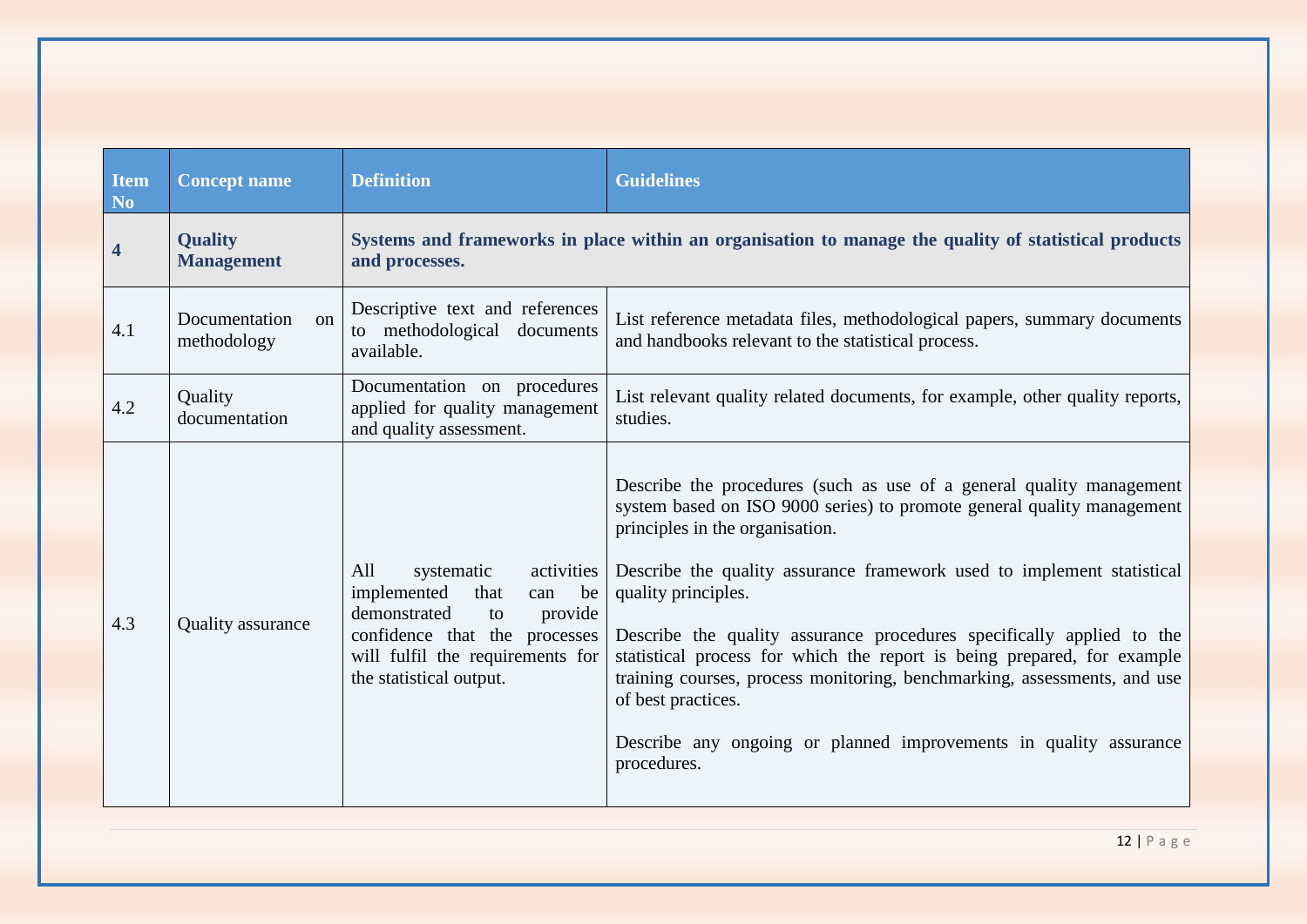| Item<br>N <sub>o</sub> | <b>Concept name</b>                          | <b>Definition</b>                                                                                                                                                                                            | <b>Guidelines</b>                                                                                                                                                                                                                                                                                                                                                                                                                                                                                                                                                                                                                                                                                                                                           |
|------------------------|----------------------------------------------|--------------------------------------------------------------------------------------------------------------------------------------------------------------------------------------------------------------|-------------------------------------------------------------------------------------------------------------------------------------------------------------------------------------------------------------------------------------------------------------------------------------------------------------------------------------------------------------------------------------------------------------------------------------------------------------------------------------------------------------------------------------------------------------------------------------------------------------------------------------------------------------------------------------------------------------------------------------------------------------|
| 4.4                    | <b>Quality</b> assessment                    | Overall<br>of data<br>assessment<br>quality,<br>based<br>standard<br>on<br>quality criteria.                                                                                                                 | Summarise the results of the most recent quality assessments and cross<br>reference to the chapters in the report where the results are presented in<br>more detail.                                                                                                                                                                                                                                                                                                                                                                                                                                                                                                                                                                                        |
| 5                      | and<br><b>Accuracy</b><br><b>Reliability</b> | estimated value to the subsequent estimated value.                                                                                                                                                           | Accuracy of data is the closeness of computations or estimates to the exact or true values that the<br>statistics were intended to measure. Reliability of the data, defined as the closeness of the initial                                                                                                                                                                                                                                                                                                                                                                                                                                                                                                                                                |
| 5.1                    | Sampling error                               | That part of the difference<br>between a population value and<br>estimate thereof, derived<br>an<br>from a random sample, which is<br>due to the fact that only a subset<br>of the population is enumerated. | If probability sampling is used:<br>• for user reports-provide the range of variation of the $A13$ indicator among<br>key variables at user report level of detail;<br>• for producer reports-provide the range of variation of the A1 indicator<br>among key variables at producer report level of detail;<br>• indicate the impact of sampling error on the overall accuracy of the<br>results;<br>• state how the calculation of sampling error is affected by adjustments for<br>nonresponse, misclassifications and other sources of uncertainty, such as<br>outlier treatment.<br>If non-probability sampling is used:<br>provide an assessment of representativeness, a motivation for the invoked<br>model for estimation and risk of sampling bias |

<span id="page-12-0"></span><sup>&</sup>lt;sup>3</sup> In international terminology, A1 is simply used for Sampling Errors. In other words, indicator for Sampling Errors is denoted by A1. For further details, refer to: <https://ec.europa.eu/eurostat/documents/64157/4373903/02-ESS-Quality-and-performance-Indicators-2014.pdf/5c996003-b770-4a7c-9c2f-bf733e6b1f31>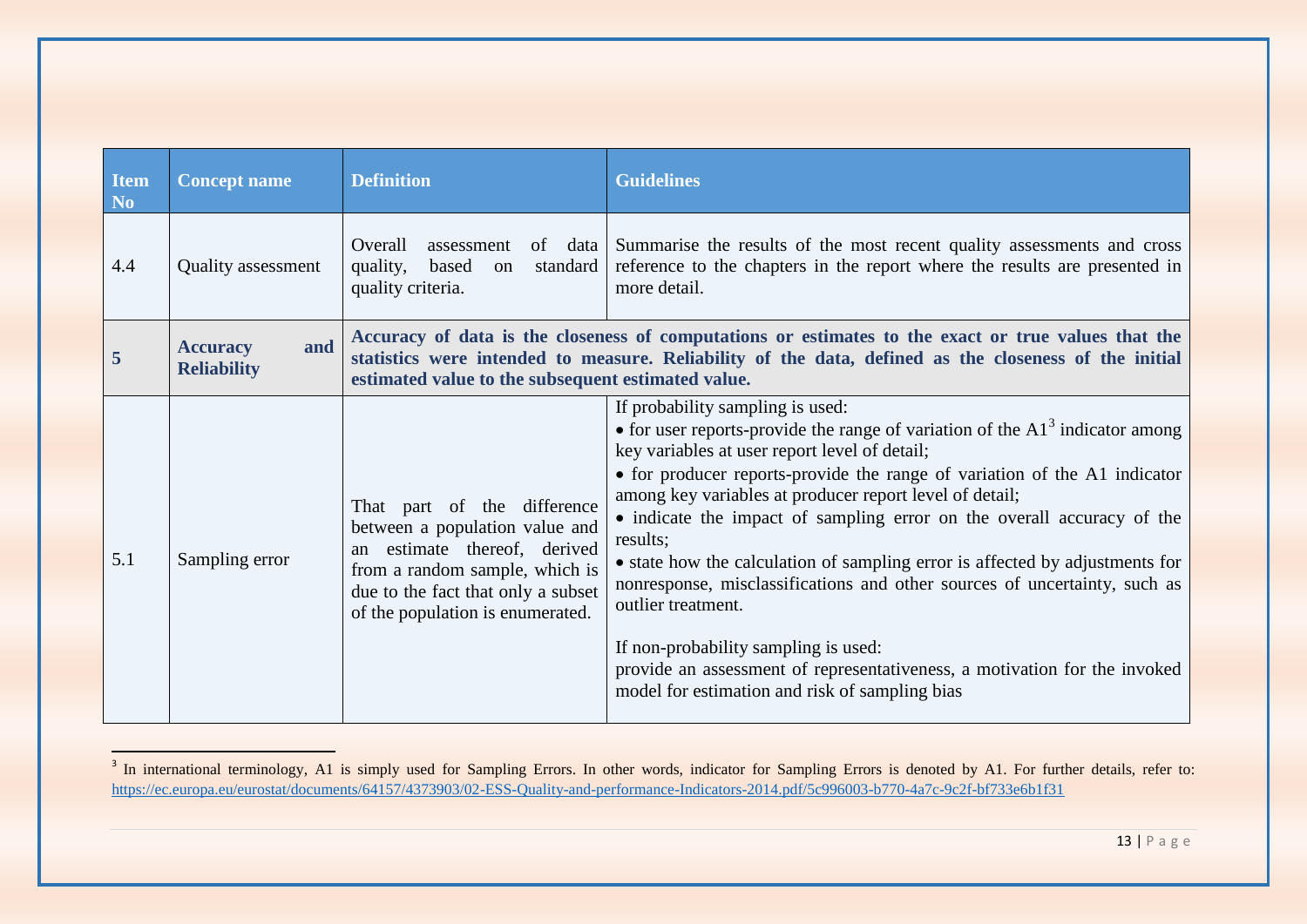<span id="page-13-1"></span><span id="page-13-0"></span>

| <b>Item</b><br>N <sub>0</sub> | <b>Concept name</b>                             | <b>Definition</b>                                                                                                                                 | <b>Guidelines</b>                                                                                                                                                                                                                                                                                                                                                                                               |
|-------------------------------|-------------------------------------------------|---------------------------------------------------------------------------------------------------------------------------------------------------|-----------------------------------------------------------------------------------------------------------------------------------------------------------------------------------------------------------------------------------------------------------------------------------------------------------------------------------------------------------------------------------------------------------------|
| 6                             | <b>Timeliness</b>                               | The timeliness of the data collection release to be compiled.                                                                                     |                                                                                                                                                                                                                                                                                                                                                                                                                 |
| 6.1                           | <b>Timeliness</b>                               | Length of time between data<br>availability,<br>the<br>event<br><sub>or</sub><br>phenomenon the data describe,<br>and final release to its users. | Outline the reasons for the time lag, if any. Outline efforts to reduce time<br>lag in future.                                                                                                                                                                                                                                                                                                                  |
|                               | <b>Coherence</b><br>and<br><b>Comparability</b> | statistical characteristics                                                                                                                       | Adequacy of statistics to be reliably combined in different ways and for various uses and the extent to<br>which differences between statistics can be attributed to differences between the true values of the                                                                                                                                                                                                 |
| 7.1                           | Comparability<br>over time                      | The extent to which statistics are<br>comparable or reconcilable over<br>time                                                                     | Provide information on possible limitations in the use of data for<br>comparisons over time. Distinguish three broad possibilities:<br>1. There have been no changes, in which case this should be reported.<br>2. There have been some changes but not enough to warrant the designation<br>of a break in series.<br>3. There have been sufficient changes to warrant the designation of a break<br>in series. |
| 7.2                           | Coherence                                       | The extent to which statistics are<br>reconcilable with System of<br><b>National Accounts</b>                                                     | For producer reports only. Where relevant, the results of comparisons with<br>the System of National Account framework / Other Statistical Standards<br>and feedback from System of National Accounts / Other Statistical<br>Standards with respect to coherence and accuracy problems should be<br>reported and should be a trigger for further investigation.                                                 |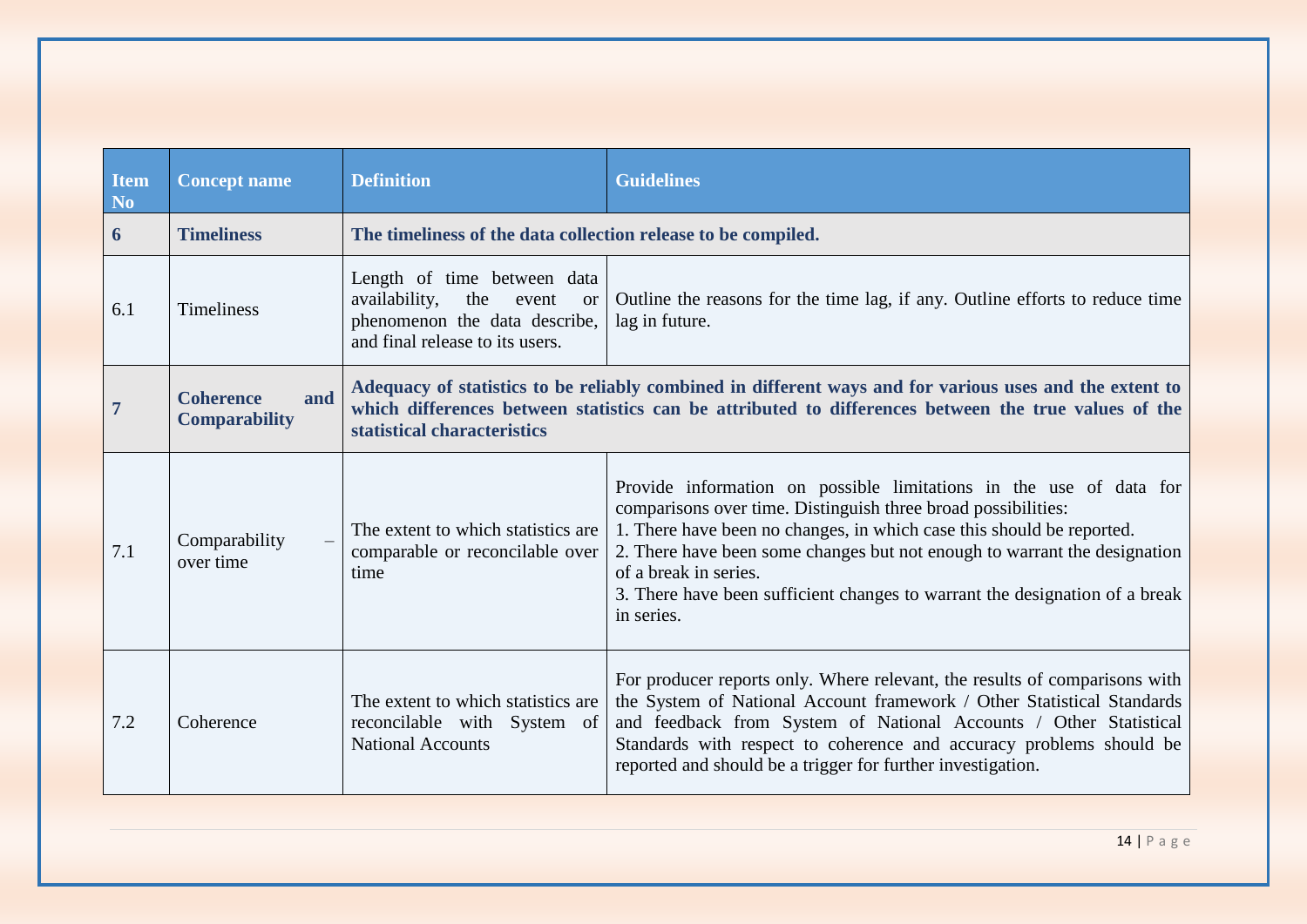<span id="page-14-0"></span>

| <b>Item</b><br>N <sub>0</sub> | <b>Concept name</b>                     | <b>Definition</b>                                                                                                    | <b>Guidelines</b>                                                                                                                                                                                                                                                                                                                                                  |
|-------------------------------|-----------------------------------------|----------------------------------------------------------------------------------------------------------------------|--------------------------------------------------------------------------------------------------------------------------------------------------------------------------------------------------------------------------------------------------------------------------------------------------------------------------------------------------------------------|
| 8                             | <b>Statistical</b><br><b>Processing</b> | Any statistical processing undertaken to finalise the data                                                           |                                                                                                                                                                                                                                                                                                                                                                    |
| 8.1                           | Source data type                        | Characteristics and components<br>of the raw statistical data used<br>compiling<br>statistical<br>for<br>aggregates. | Indicate if the data are based on a survey, administrative data, multiple data<br>sources, or macro-aggregates.<br>In the event of multisource or macro-aggregate processes describe each<br>source.<br>For each dataset from an administrative source, summarise the source, its<br>primary purpose, and the most important data items acquired                   |
| 8.2                           | Frequency<br>of data<br>collection      | interval at which the<br>Time<br>source data are collected                                                           | Indicate the frequency of data collection (e.g. monthly, quarterly, annually,<br>or continuous).                                                                                                                                                                                                                                                                   |
| 8.3                           | collection<br>Data<br>method            | Method applied for gathering<br>data for official statistics                                                         | For each source of survey data:<br>$\bullet$ describe the method(s) used to gather data from respondents;<br>$\bullet$ annex or hyperlink the question naires(s).<br>For each source of administrative data:<br>• describe the acquisition process and how it was tested.<br>For all sources:<br>• describe the types of checks applied at the time of data entry. |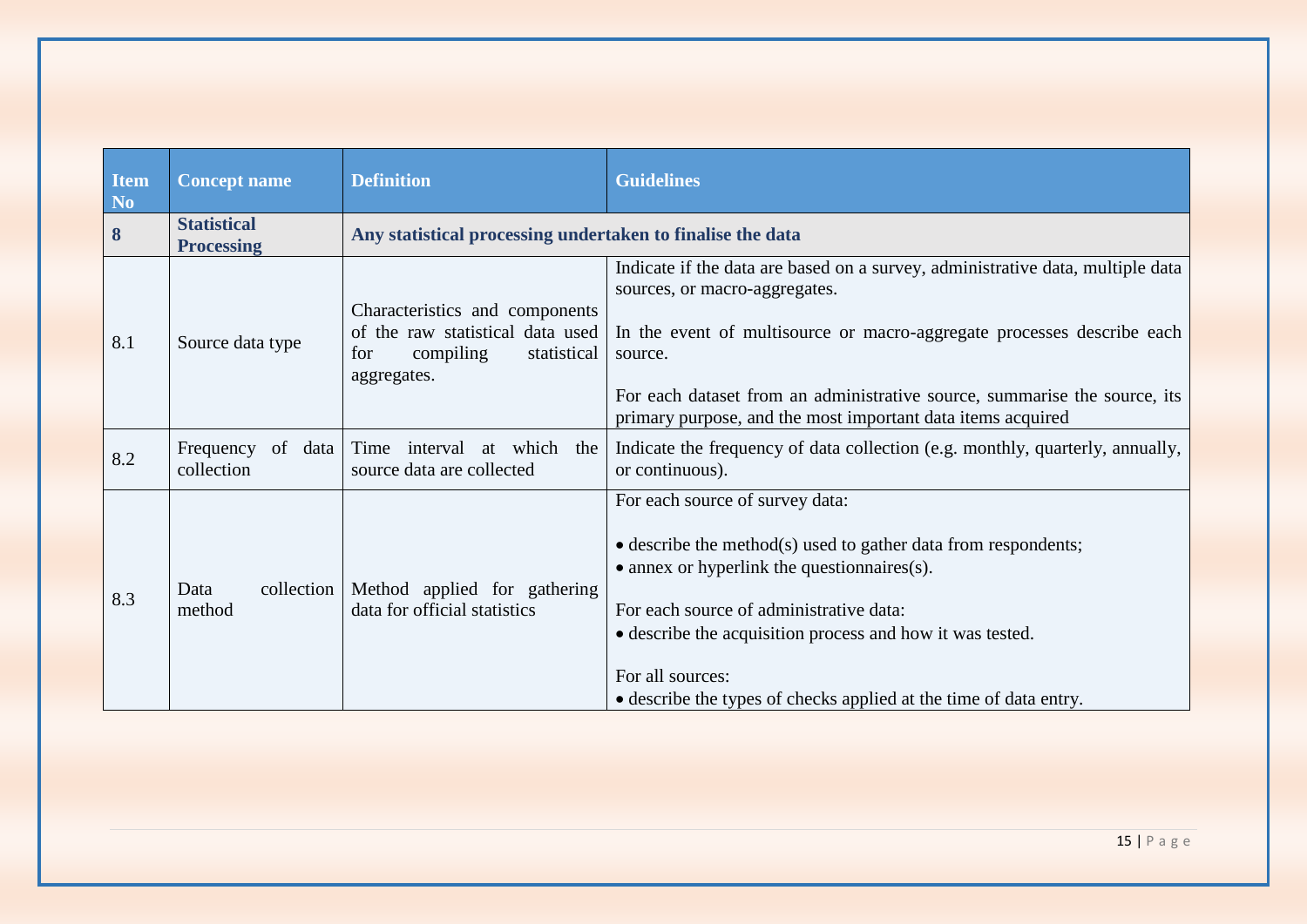| <b>Item</b><br><b>No</b> | <b>Concept name</b> | <b>Definition</b>                                                                                           | <b>Guidelines</b>                                                                                                                                                                                                                                                                                                                                                                                                                                                                                                                                                                                                  |
|--------------------------|---------------------|-------------------------------------------------------------------------------------------------------------|--------------------------------------------------------------------------------------------------------------------------------------------------------------------------------------------------------------------------------------------------------------------------------------------------------------------------------------------------------------------------------------------------------------------------------------------------------------------------------------------------------------------------------------------------------------------------------------------------------------------|
| 8.4                      | Data validation     | Process of monitoring the results<br>of data compilation and ensuring<br>the quality of statistical results | Describe the procedures for checking and validating the source data and<br>how the results are monitored and used.<br>Describe the procedures for validating the aggregate output data (statistics)<br>after compilation, including checking coverage and response rates, and<br>comparing with data for previous cycles and with expectations.<br>List other output datasets to which the data relate and outline the<br>procedures for identifying inconsistencies between the output data and<br>these other datasets                                                                                           |
| 8.5                      | Data compilation    | Operations performed on data to<br>derive<br>information<br>new<br>according to a given set of rules.       | Describe the procedures for imputation, the most common reasons for<br>imputation and imputation rates within each of the main strata.<br>Describe the likely impact of imputation.<br>Describe the procedures to derive new variables and to calculate aggregates<br>and complex statistics.<br>Describe the procedures for adjustment for non-response and the<br>corrections to the design weights to account for differences in response<br>rates.<br>Describe the calculation of design weights, including calibration (if used).<br>Describe the procedures for combining input data from different sources. |